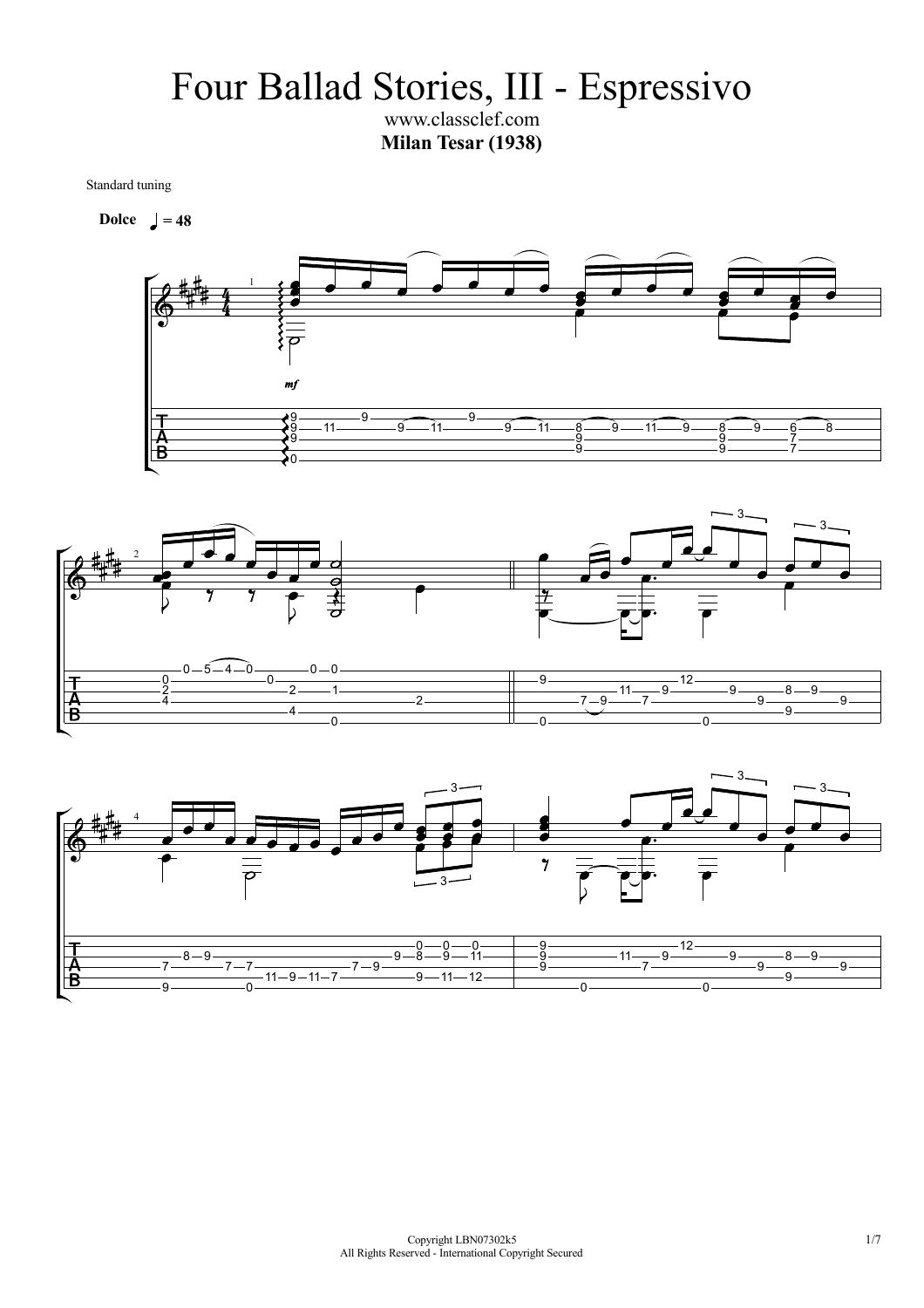





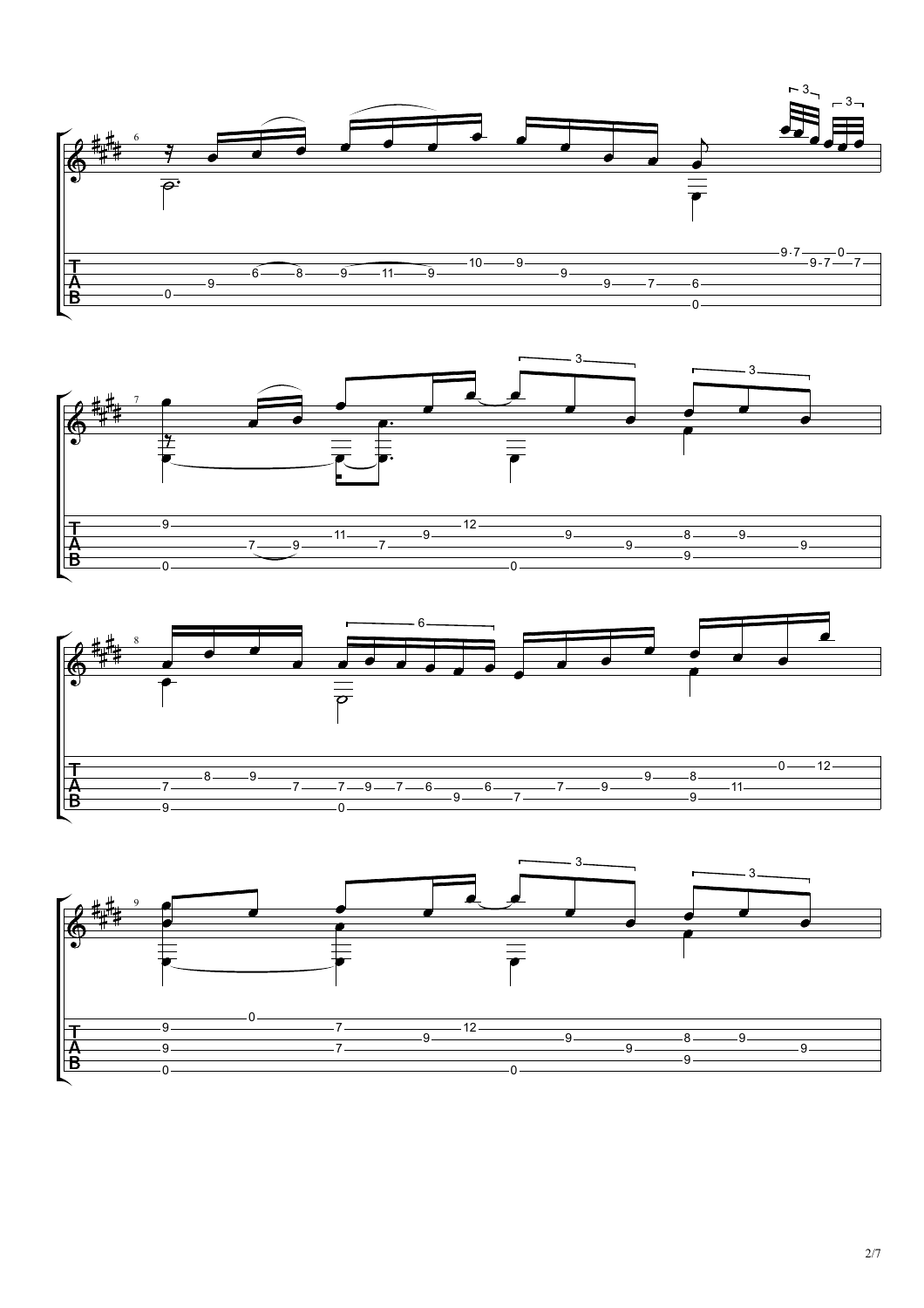![](_page_2_Figure_0.jpeg)

![](_page_2_Figure_1.jpeg)

![](_page_2_Figure_2.jpeg)

![](_page_2_Figure_3.jpeg)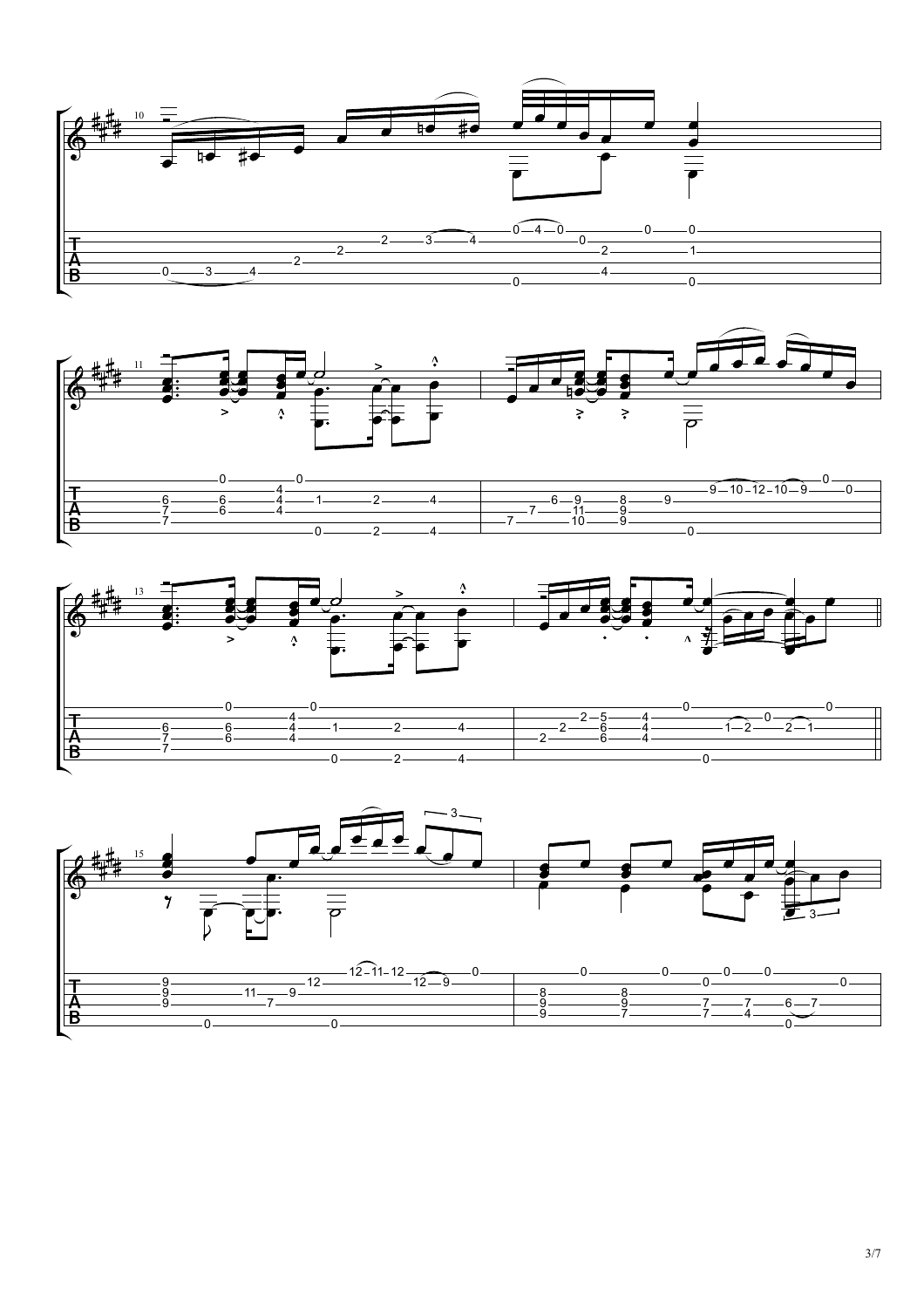![](_page_3_Figure_0.jpeg)

![](_page_3_Figure_1.jpeg)

![](_page_3_Figure_2.jpeg)

![](_page_3_Figure_3.jpeg)

4/7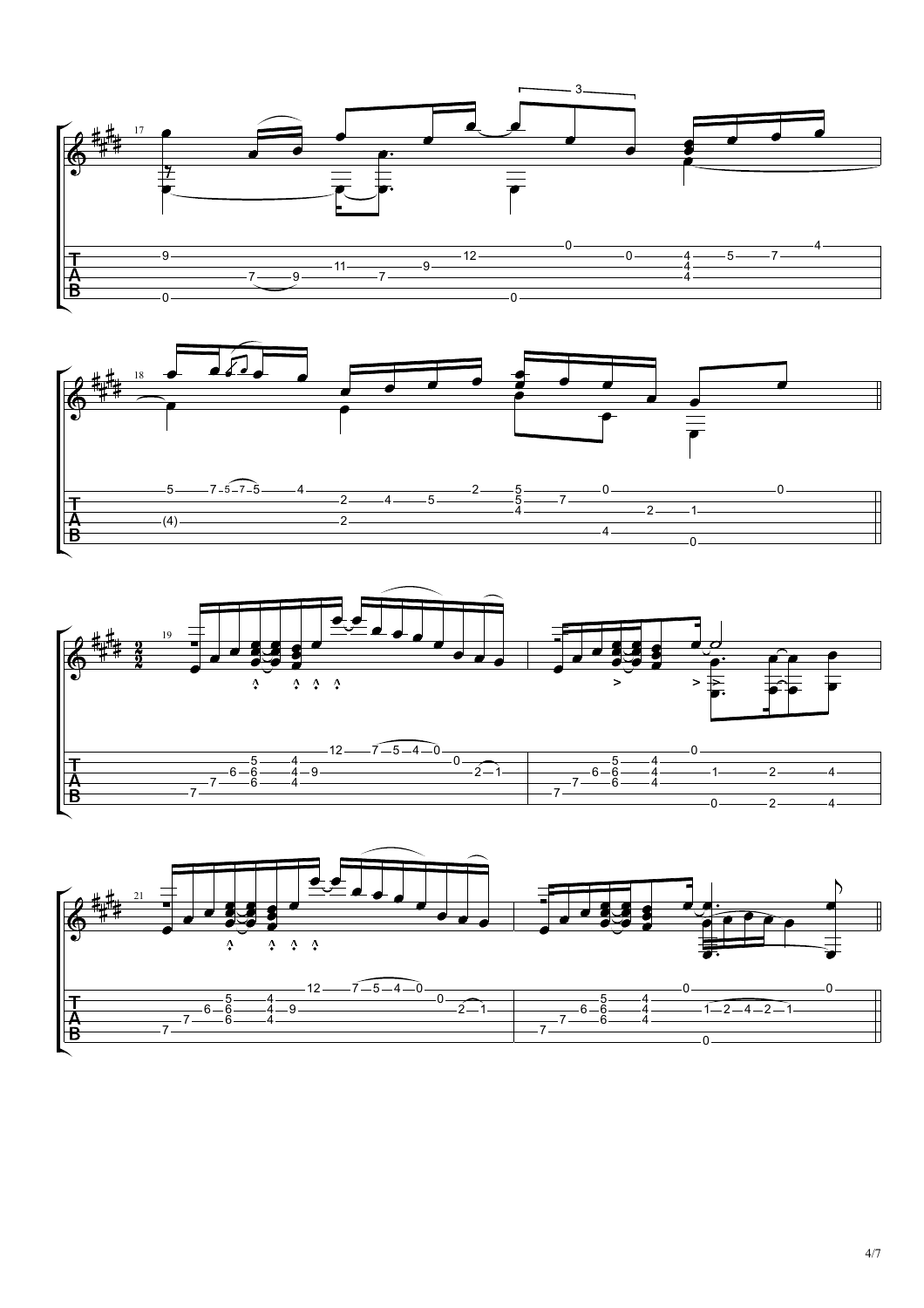![](_page_4_Figure_0.jpeg)

![](_page_4_Figure_1.jpeg)

![](_page_4_Figure_2.jpeg)

![](_page_4_Figure_3.jpeg)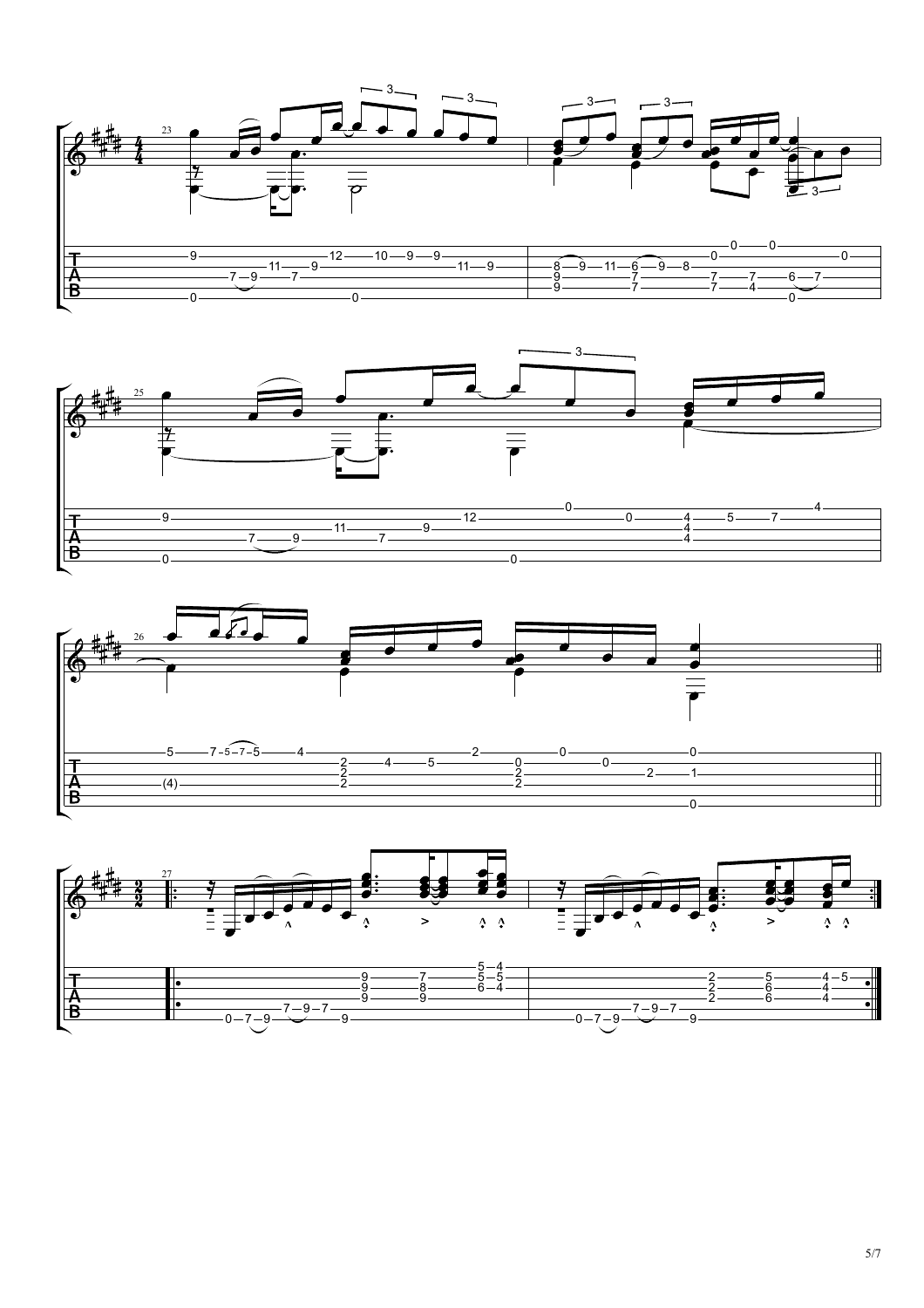![](_page_5_Figure_0.jpeg)

![](_page_5_Figure_1.jpeg)

![](_page_5_Figure_2.jpeg)

![](_page_5_Figure_3.jpeg)

![](_page_5_Figure_4.jpeg)